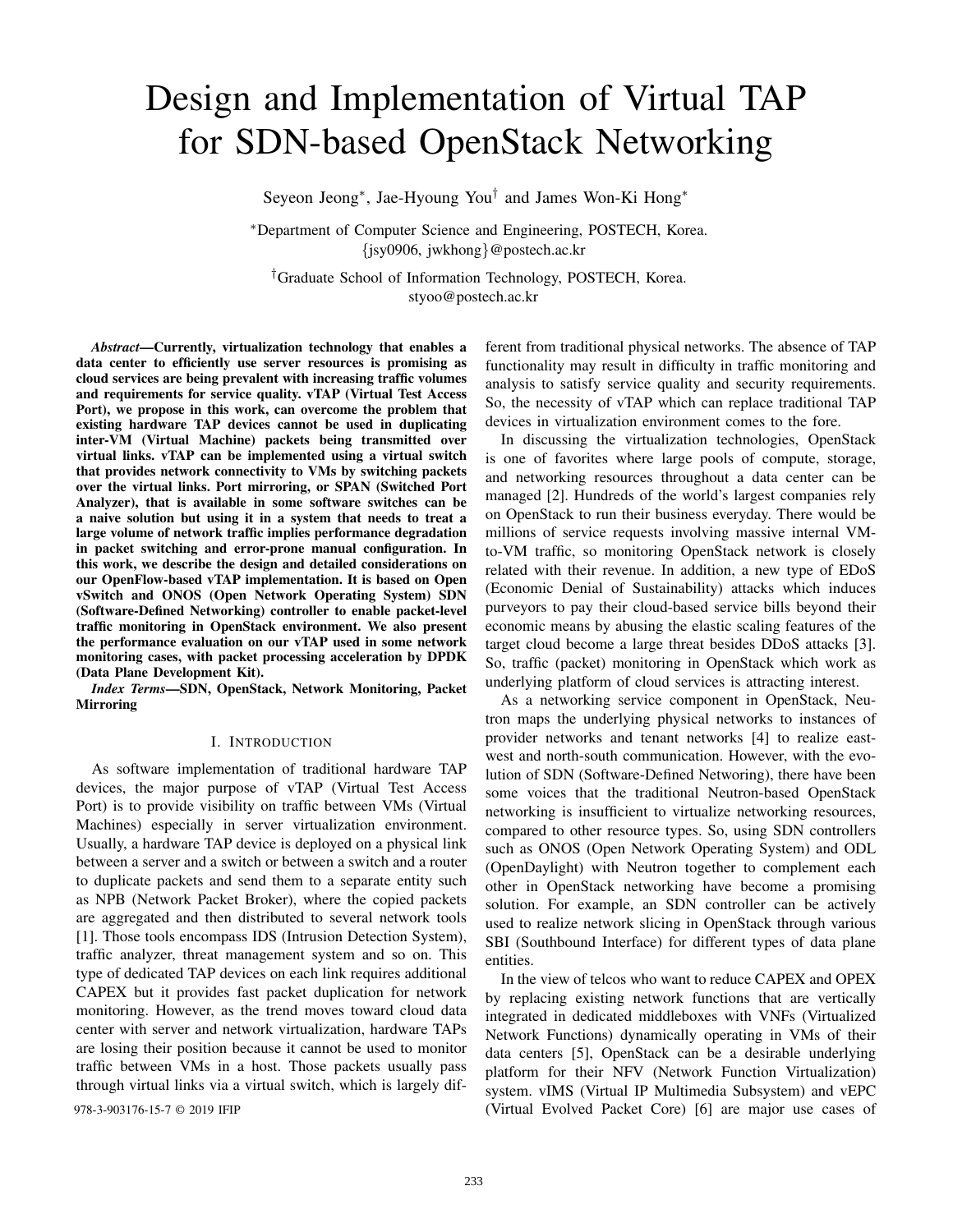

Fig. 1: A traditional EPC compositon in a core network



Fig. 2: A virtual EPC (vEPC) composition in a data center network

OpenStack (networking) with SDN/NFV. Coming back to the vTAP concept, we can note that most of traditional EPC systems monitor their networks by deploying TAP devices in each physical link between EPC components (Fig. 1). So, some vEPC implementation based on OpenStack (Fig. 2) can use our vTAP for the inter-VM packet monitoring, because our approach targets OpenStack working with Open vSwitch (OVS) virtual switch and ONOS SDN controller.

In this work, we cover an OpenStack system where the vTAP functionality can be performed to monitor (capture) packets between OpenStack VM instances, regardless of their physical (host) locations, using ONOS which provides some SDN features to Neutron-driven OpenStack networking through the OpenFlow protocol. Our contributions are as follows.

- Propose a novel vTAP method using OpenFlow Group Table. This approach follows the SDN concept where control plane and data plane is separated.
- Provide design details about the system where ONOS and Open vSwitch with DPDK (Data Plane Development Kit) [7] is compatible with existing OpenStack services (e.g. Neutron and Nova) for the vTAP functionality. To do this, we use ONOS SONA (Simplified Overlay Network Architecture) [8] as a base platform.
- Based on the design, we implemented the monitoring system where the proposed vTAP collects inter-VM traffic through the centralized TAP policy management. We also evaluate its performance in some network monitoring use cases.

The remainder of this paper is organized as follows. Section II presents related work and Section III describes design considerations of our proposal. We provide implementation details in Section IV and evaluation of some test cases in Section V. Finally, we conclude our work in Section VI including future work.

#### II. RELATED WORK

IXIA and Gigamon are two representative vendors providing each commercial vTAP product that is a part of their data center network monitoring solutions. The purpose of these vTAP solutions is to provide visibility on traffic between VMs especially in a server virtualization environment. IXIA vTAP is known to realize the vTAP functionality in somewhere between the OS kernel and the hypervisor. An individual monitor located in the host server aggregates copied packets and offers analysis reports on the in-flight traffic between VMs [9]. On the other hand, Gigamon's approach is known to install per-VM vTAP agents which copy inbound/outbound packets of the VMs and then sends them to a central monitoring system through tunnel networks [10]. Based on the highperformance proprietary implementation (so not easy to find the details), they have proven their usefulness in the industry field. However, in terms of customers, there are difficulties of vendor dependency, maintenance and expandability due to the exclusiveness of the commercial products. So, our vTAP approach tries to focus on providing compatibility and programmability by utilizing solid open (source) projects such as Open vSwitch, DPDK, ONOS and OpenStack.

Overall, research on SDN network monitoring in data center networks has been much more active compared to research on vTAP itself. Planck [11] accelerates traffic collection speed using the port mirroring function of a hardware OpenFlow switch. This work intentionally oversubscribes switch ports in order to gain "sampling" information of certain traffic flows, and analyzes it for network monitoring. EverFlow [12] leverages commodity switch's "match and action" capability to trace specific packets and help administrators troubleshoot network faults. Inspired from those above, NetAlytics [13] reduces overload of real-time monitoring on data center servers by dynamically placing instances of Monitor, Aggregator and Processor in those servers so that it can balance network bandwidth and load. NetAlytics uses OpenFlow flow rules with DPDK for fast packet processing in order to copy traffic flows in SDN-based data center networks. These approaches mainly use OpenFlow or vendor-specific port/flow mirroring as the common foundation method to grasp network states from a set of packets, but they focus on monitoring traffic between host servers through hardware (OpenFlow) switches. On the other hand, our vTAP is more focusing on monitoring traffic between VMs through accelerated virtual switches and flexible management on TAP polices in SDN-integrated OpenStack environment.

NFVPerf [14] can detect bottleneck points of an NFV system through online performance monitoring especially in OpenStack testbeds. Collecting traffic between VMs in the same host or different hosts is realized using the port mirroring feature of Open vSwitch, and collected data is sent to a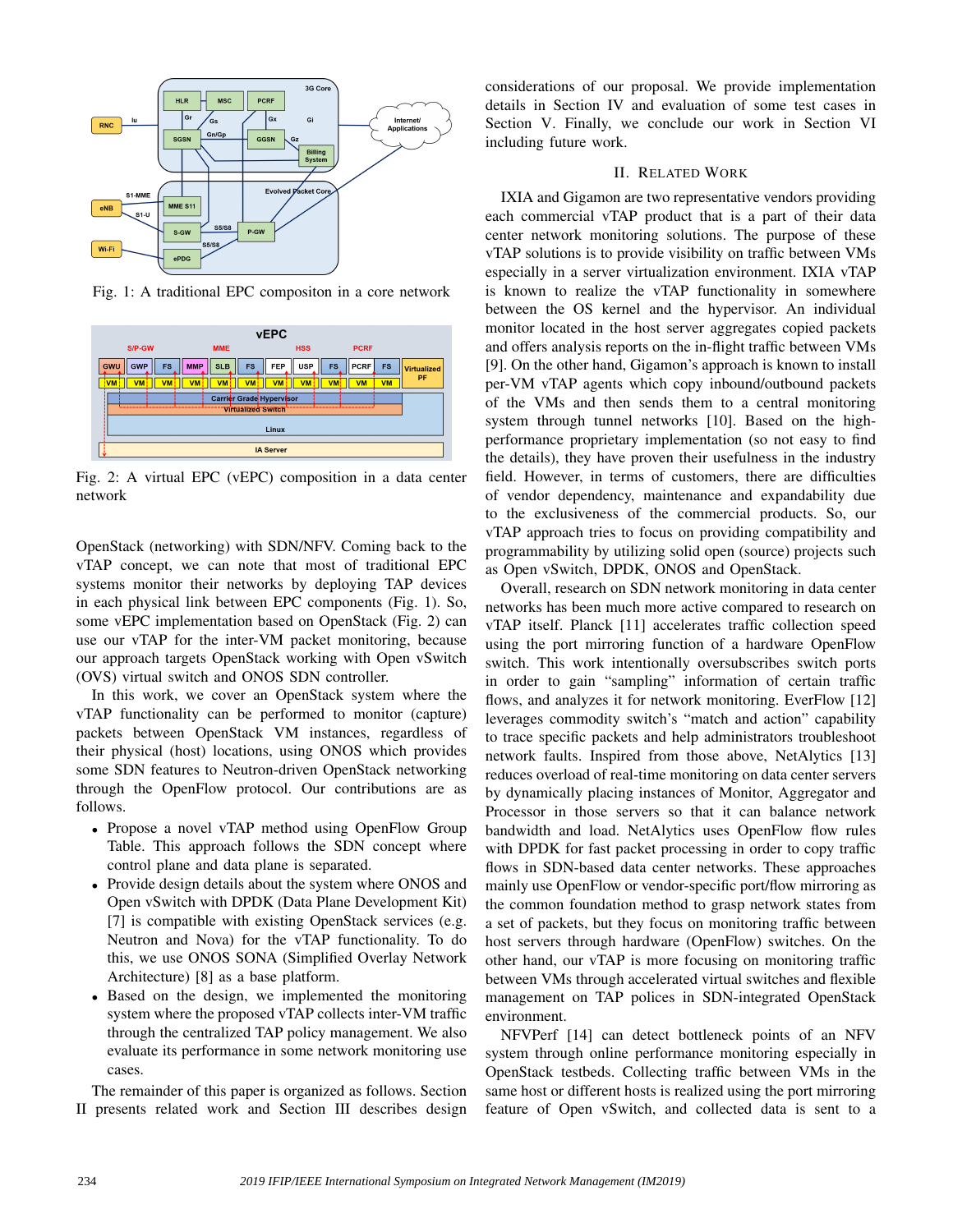

Fig. 3: Overall design architecture of the proposed system

performance analyzer that detects bottleneck indications from throughput and delay measurement. Despite its novel detection algorithm, the use of port mirroring limits the performance of collecting packet data. T-NOVA [15], an open source MANO stack for NFV infrastructures, includes OpenFlowbased network (switch) monitoring as a part of its OpenStack monitoring framework because it is critical to measure network statistics for NFV orchestration. It has limitation on analyzing packet payload for further analysis because it only utilizes OpenFlow port and flow statistics.

#### III. SYSTEM DESIGN

Fig. 3 illustrates the overall architecture of the proposed system. In this section, we provide functional requirements of major components in the system and their integration.

# *A. vTAP Application*

As the previous work of this proposal, the vTAP application running on ONOS has two main functions; central management on TAP policies for network administrators (control plane) and flow rule setup for Open vSwitch (OVS) instances to reflect requested TAP polices (data plane) [16]. The vTAP application provides an user interface for TAP policy management (addition, removal and modification). Fig. 4 depicts probable TAP policies specified by network administrators.

The Identifier fields should not be omitted because they define target flows to be duplicated from the specifications of

the Sender, Receiver and Monitor MAC or IP address fields. Consequently, Monitor (VM) receives the duplication of the target flow that is being transmitted from Sender (VM) to Receiver (VM). The Filtering fields whose specification is optional restrict the range of target flows depending on their packet header values in each protocol layer. For example, TAP policy 1 in Fig. 4 enables its Monitor to only receive the duplication of the HTTP traffic from 10.1.1.1 to 10.1.1.2, by specifying the IPv4 protocol value as 6 (TCP) and the (TCP) destination port number as 80. Because a TAP policy is applied to the data plane in the form of OpenFlow flow rules, we can extend the Filtering fields depending on the OpenFlow version the target network use in order to offer more granularity on TAP policy specification. OpenFlow 1.5.1 allows 44 match fields from OXM (OpenFlow eXtended Match) support [17]. A TAP policy also should support wildcard matching for target flows by specifying asterisk (\*) in the Filtering fields. We assume that network administrators use a global network view offered by the central SDN controller for this management.

Then, the vTAP application converts the high-level policy into specific OpenFlow flow rules to be installed into related switches. To reflect the TAP policy in the actual data plane, we define two types of flow rules which are the rewriting rule and the recovery rule. The rewriting rule is installed into the OVS bridge where Sender (VM) is directly connected to (sender edge OVS). This type of flow rule consists of one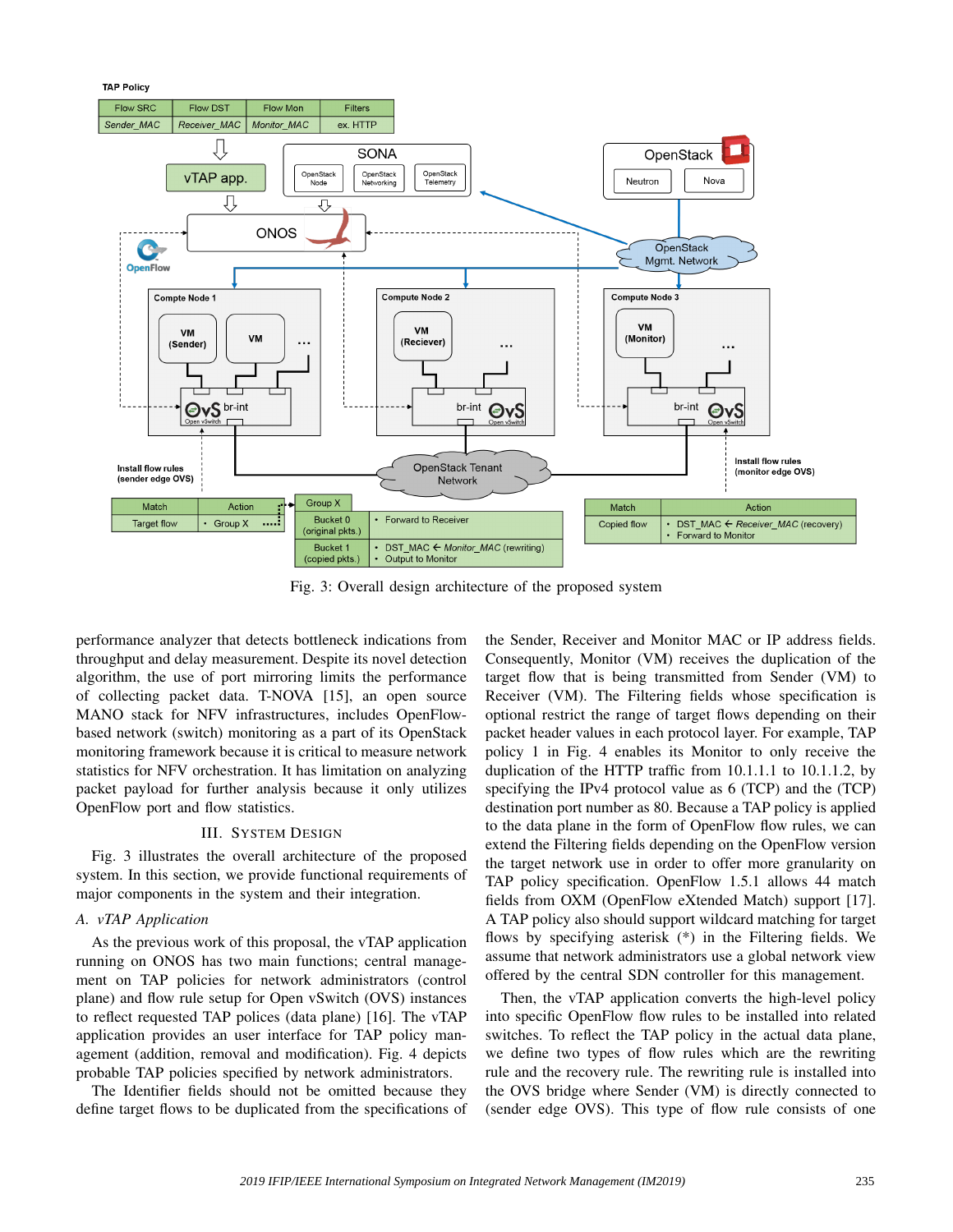|                        | Identifier fields (mandatory) |                    |                       |                      |                       |                     |                  | Filtering fields (optional) |                                     |                                     |                            |  |
|------------------------|-------------------------------|--------------------|-----------------------|----------------------|-----------------------|---------------------|------------------|-----------------------------|-------------------------------------|-------------------------------------|----------------------------|--|
|                        | Sender<br>MAC addr.           | Sender<br>IP addr. | Receiver<br>MAC addr. | Receiver<br>IP addr. | Monitor<br>Mac addr.  | Monitor<br>IP addr. | IPv4<br>protocol | <b>VLAN ID</b>              | <b>TCP/UDP</b><br>src.<br>port num. | <b>TCP/UDP</b><br>dst.<br>port num. | More<br>OF match<br>fields |  |
| <b>TAP</b><br>policy 1 | fa:00:00:<br>00.00:01         | 10.1.1.1           | fa:00:00:<br>00:00:02 | 10.1.1.2             | fa:00:00:<br>00:00:03 | 10.1.1.3            | 6(TCP)           | $\star$                     | $\star$                             | 80                                  | $\cdots$                   |  |
| <b>TAP</b><br>policy 2 | fa:00:00:<br>00:00:01         | 10.1.1.1           | fa:00:00:<br>00:00:02 | 10.1.1.2             | fa:00:00:<br>00:00:04 | 10.1.1.4            | 17 (UDP)         | 100                         | $\star$                             | $\star$                             | MPLS LABEL<br>$=10$        |  |
| <b>TAP</b><br>policy 3 | fa:00:00:<br>00:00:02         | 10.1.1.2           | fa:00:00:<br>00:00:01 | 10.1.1.1             | fa:00:00:<br>00:00:04 | 10.1.1.4            | 6(TCP)           | 200                         | $\star$                             | $\star$                             | IP $ECN = 3$               |  |

Fig. 4: An examples of TAP policy specifications in the vTAP application

match-action entry and one group table with two buckets. The match-action entry in the flow table of the sender edge OVS can match the target flows of the corresponding TAP policy and delegate their treatment to the following group table. The first bucket of the group table is used to forward the original packets to their destination (Receiver), but the second bucket is used to duplicate the original packets and forward the duplications to Monitor. This packet copy process based on OpenFlow group table features is useful for not only its simple implementation without any modification to OVS but also flexibility in handling the duplicated packets. Actually, packet duplication itself can be simply realized by OpenFlow "multicast" action within a single match-action entry, but structurally it cannot apply different actions on the duplicated packets, which means they cannot be reached to Monitor. On the other hand, the group table (bucket) approach is able to change the destination MAC or IP address of the duplications to that of Monitor's (rewriting) and apply additional treatments (e.g. VLAN tagging). This approach needs only one flow rule in a sender edge switch to reflect a TAP policy.

The final job to revert the MAC or IP address modified by the rewriting rule is performed by the recovery rule for consistency of the packet contents. The recovery rule is installed into the flow table of the OVS bridge where Monitor (VM) is directly connected to. The vTAP application can easily provide this stateful information of the original MAC or IP address to be recovered in the monitor edge switch. The overall process of the vTAP application is illustrated in Fig. 5.

This vTAP approach improves central management on TAP polices in control plane using a global network view, and provides granularity in handling packet flows (both original and duplication) in data plane using OpenFlow. However, compared to hardware TAP, one critical weakness of our vTAP based on virtual (software) switch is performance degradation on production traffic because OVS should handle both general packet forwarding and packet duplication at the same time using the restricted computing power of a server. The performance problem become even worse if the host server start to increase the number of VM instances or to process a CPU-intensive jobs, because OVS should compete host resources then. So, we decided to run OVS instances with DPDK to accelerate packet processing performance by



Fig. 5: Operation flow chart in the vTAP application

allocating dedicated CPU cores and memory on them. Related implementation details are described in Section IV.

# *B. OpenStack and SONA*

To integrate OpenStack with ONOS so that the roles of Neutron for OpenStack networking are distributed to the SDN controller, there have been several initiatives [8] [18] [19]. Although Neutron supports somewhat SDN-based L2/L3 networking for OpenStack by configuring Open vSwitch or Linux bridge agents on each OpenStack node [20], we need a dedicated SDN controller to fully utilize SDN features of the target network especially in traffic engineering and QoS management. The need becomes more important in developing an NFV system with SFC (Service Function Chaining) and auto-scaling functions. Another application of the OpenStack-ONOS integration can be our vTAP application running on ONOS for east-west traffic (from tenant networking) and north-south traffic (from external networking) monitoring in OpenStack.

We choose to use SONA as the fundamental integration bridge because SONA has been mature as an initial ONOS killer application and is being actively developed by ONOS contributors. SONA is composed of a set of ONOS applications, OpenstackNode and OpenstackSwitching, and now it extends to OpenstackTelemetry.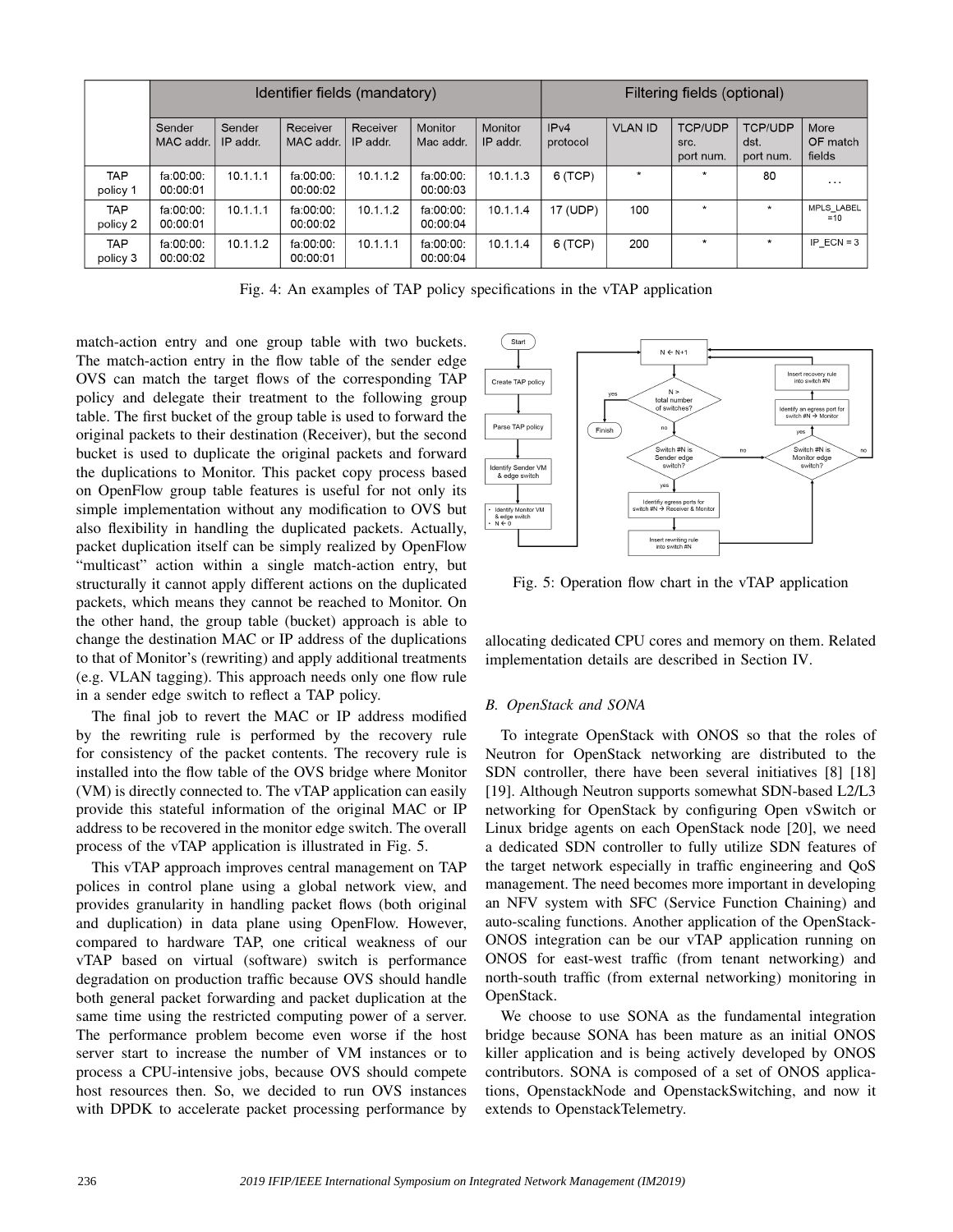In Fig. 3, OpenStackNode abstracts underlying OpenStack nodes (Controller, Compute, Gateway) in terms of their internal networking attributes such as network interface types, OVS bridges and IP addresses along with a few of metadata such as hostname and SONA-specific host states. OpenStackNode stores those modeling instances in the ONOS shared store system for management on the networking side of each node and information access by OpenStackNetworking.

OpenStackNetworking has two major responsibilities of OpenStack switching and OpenStack routing. OpenStack switching mainly configures L2 forwarding rules in each OVS bridge (br-int) for OpenStack VM instances which belong to the same tenant to communicate with each other through overlay networks. Currently, SONA supports network types of FLAT (no tenant isolation), VLAN (L2 isolation) and VXLAN (L2 over L3) to realize tenant networking across different OpenStack setups. Whereas OpenStack routing configures flow rules, in each OVS bridge of Compute and Gateway nodes, for any OpenStack VM instances retaining floating IPs to communicate with OpenStack external. Besides, ARP and DHCP proxies can work based on related flow rules defined by OpenStackNetworking.

While SONA is handling OpenFlow-based OpenStack networking, existing Neutron components in Controller nodes still need to be active to respond requests or events from other OpenStack components (e.g. Nova). After SONA is deployed, Neutron just calls REST APIs of SONA to handle networking requests, instead of using OVS, DHCP, L3 and other agents/plugins/mechanisms by itself. Then, SONA performs required operations in a way that using OpenFlow flow rules in each "br-int" OVS bridge of OpenStack nodes and their abstractions stored in the ONOS. vTAP policies mentioned in Section III-A are also managed in the form of OpenFlow flow rules inside OVS and several metadata in ONOS. At this end, network administrators can focus on using the master ONOS controller where both the vTAP and the SONA application are running on.

## IV. IMPLEMENTATION

To implement the proposed system in Section III, we constructed the OpenStack testbed with several basic OpenStack service components (e.g. Nova, Neutron, Keystone) in our lab server. We installed OpenStack Pike release through the corresponding version of devstack [21] to simplify the installation process and to have a deployment profile of OpenStack for further use of our PoC in different environments.

#### *A. Integration of OpenStack, SONA and OVS-DPDK*

Integrating OpenStack with ONOS can be done by networking-onos [22] which is an OpenStack sub-project to help the integration process between Neutron and ONOS. To make it work, the Neutron configuration should be changed to use networking-onos as a plugin for the OpenStack L2/L3 netwkroing, instead of the default L2 mechanism drivers (e.g. Open vSwitch or Linux bridge) and L3 agents. In summary, when Neutron receives events or service requests for L2/L3 networking services, it relays them to SONA (NBI) through networking-onos. SONA can be activated as a set of related ONOS applications in an ONOS node where the ONOS instance is deployed and reachable to all Compute and Gateway nodes through an OpenStack management network.

After the deployment of networking-onos, which means ONOS become a centralized control plane for the target Open-Stack, SONA takes a network configuration file (networkcfg.json) that specifies details of the target OpenStack nodes with their management/data network IPs, network interface names, and datapath IDs of OVS bridges (br-int) where flow rules are being installed. To synchronize SONA (ONOS) with current OpenStack configuration which may be requested by the outside of SONA (e.g. OpenStack dashboard and CLI), developers can use several SONA CLIs so that SONA fetches the current settings from OpenStack services (DBs) and then stores them in the ONOS store.

As we mentioned in Section III-A, we chose to use Open vSwitch with DPDK, or OVS running in DPDK mode (OVS-DPDK), as data plane switches. So, we built Open vSwitch 2.9.2 with DPDK 17.11.2 in every Compute node to run the OVS "br-int" bridges in DPDK mode (user space). An OVS-DPDK bridge requires the datapath type of netdev and one of two types of DPDK-backed vHost User Ports (dpdkvhostuser and dpdkvhostuserclient) [23] to establish network connection with a VM through an user-space virtual network interface. However, in general OpenStack-SONA environment, a newly created OpenStack VM instance is connected to the host's "br-int" OVS bridge using the TAP [24] type kernel-space virtual network interface by default. As of the commit version of SONA we used, OpenStack fails to create a VM instance with a DPDK-backed virtual interface because SONA is not yet data-plane-agnostic, which means SONA assumes only the use of TAP type connection regardless of the actual use of DPDK vHost User Ports. So, in this work, we tried to construct an OpenStack testbed where its networking is managed by ONOS SONA in control plane and realized by OVS-DPDK in data plane to verify the feasibility of TAP policy management through our vTAP application.

To integrate all of them above, first we need to make OpenStack-SONA allow the use of data plane variant in spawning a new VM instance. Because our primary goal was constructing a testbed for verification, not developing a general solution such as SONA transparent to data plane, we made patches for the default source codes of networking-onos, OpenStack Nova and SONA. After the application of these patches, OpenStack-SONA assumes the use of OVS-DPDK as a default data plane switch. The major changes are as follows.

*1) networking-onos:* Originally, it forces SONA to use the TAP type network interface for OpenStack VM instances when the ONOS driver is used for L2 networking. Because the Neutron library in the Pike release already have defined the general vHost-user type interface supported by QEMU, we changed related codes of networking-onos to use the vHostuser type interface by default.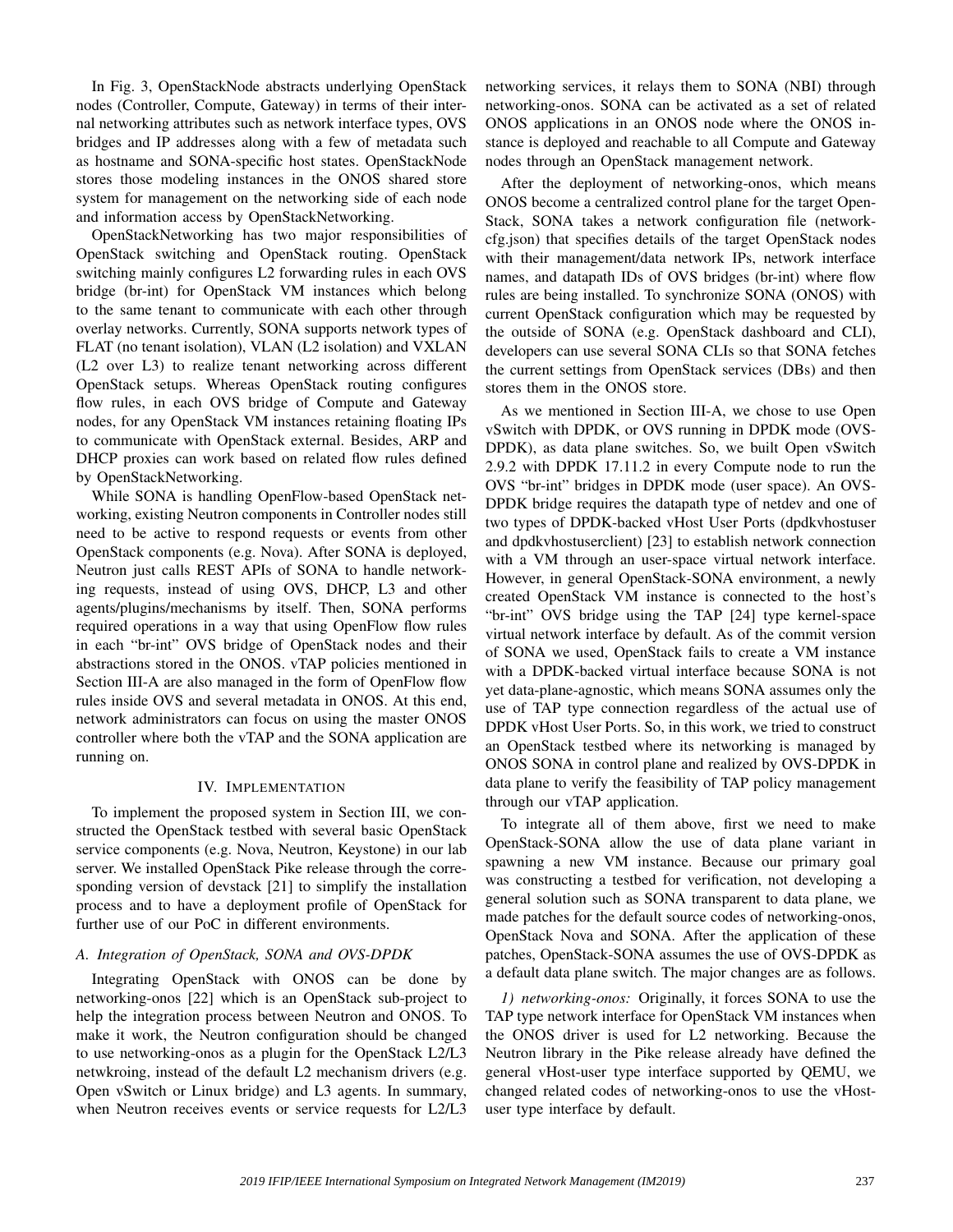*2) OpenStack Nova:* Creating a new OpenStack VM instance is followed by creation of the corresponding Neutron Port for the VM. A Neutron Port request contains details of the required virtual interface including the interface type and the path name of the socket file which is created by OVS for the new connection. This request enables for Nova to configure the VM's profile for QEMU to deploy the required VM instance on the target host server. So, in this process, we made code changes for the use of the vHost-user type interface instead of the default OVS type (TAP) and specific socket path names to enable server-client model connection between OVS-DPDK (client) and VM (server).

*3) SONA:* SONA is a collection of ONOS applications such as OpenstackNetworking, OpenstackNode and OpenstackTelemetry. Creating a new OpenStack VM with a DPDKbacked network port requires modification on some L2 switching parts of OpenstackNetworking (files with prefix of OpenstackSwitching). In OpenStack-SONA, each OpenStack node (Controller, Compute, Gateway) has own states specific for SONA (INIT, DEVICE CREATED, COMPLETE, INCOM-PLETE). For any Compute nodes in the COMPLETE state, OpenstackSwitchingHostProvider scans hosts (VMs) which are connected to the "br-int" OVS bridge using the TAP type interface. Because the default code can detect a host from the existence of the corresponding OVS port with the specific name prefix ("tap") allocated only to the TAP type interface, we modified it to detect the (DPDK) vhost-user type interface with the different name prefix ("vhost"). Then, we manually created OVS ports named with the new prefix in order for them to be detected by OpenstackSwitchingHost-Provider. According to the ONOS architectural model [25], hosts found events in OpesStackSwitchingHostProvider are handled by OpenstackNetworkManager where overall operations for OpenStack networking are implemented with ONOS core APIs. OpenstackNetworkManager also treats TAP type interfaces only, we needed to change it to embrace the (DPDK) vhost-user type in order to successful creation of Neutron Ports without related OpenStack errors.

The overall process aforementioned is described in Fig. 6.

#### *B. vTAP Application*

In the proposed system of this work, TAP policy management and its provisioning on data plane through OpenFlow are implemented in the ONOS vTAP application. After getting the information of Identifier fields and Optional fields specified in vTAP GUI from network administrators (Fig. 4), it creates a rewriting rule and a recovery rule for the TAP policy. As we mentioned in Section III-A, a rewriting rule which is installed in a Sender edge switch (one of "br-int"s) has a Group Table instance of type "ALL", which performs each flow treatment in all buckets belong to the group, with two buckets. We relate each Group Table instance with own key of the order that the TAP policy is added for the purpose of management (e.g. policy modification or removal).

The second bucket which handles copied packets forwards them to Monitor by changing their destination MAC or IP



Fig. 6: Internal operations in the system during the creation of a new OpenStack VM



Fig. 7: Base OpenStack Testbed; OVS mode and VM resources change according to test scenario

addresses to that of Monitor and using the same egress port for the next hop delivery. We can easily extract an egress port toward Monitor from a routing path abstraction defined by the ONOS Topology service. Next, a recovery rule is installed in a Monitor edge switch (one of "br-int"s). This rule allows the Monitor edge switch to receive the copied packets originated from the corresponding Sender edge switch, and to recover each of them back to the original one. Thanks to the centralized control plane, ONOS SDN controller, this type of stateful flow handling is easy to realize.

#### V. EVALUATION

In this section, we evaluate the performance of the proposed vTAP, according to the use of OVS-DPDK or not in the simple OpenStack testbed (Fig. 7). The first test scenario applies a TAP policy on flows from Sender to Receiver in order for Monitor to receive copied packets. The second test scenario also applies a TAP policy on a bunch of attack packets from Sender to Receiver, which are generated by pytbull [26] IDS/IPS testing tool and replayed on each trial through Tcpreplay [27], in order for Monitor running suricata [28] IDS to receive copied packets and analyze them.

We used one bare metal server with the hardware specification of 2.67 GHz Intel Xeon CPU (12 cores) and 24 GB RAM to construct the OpenStack testbed composing of a each single Controller/Compute/Gateway node (VM), which is the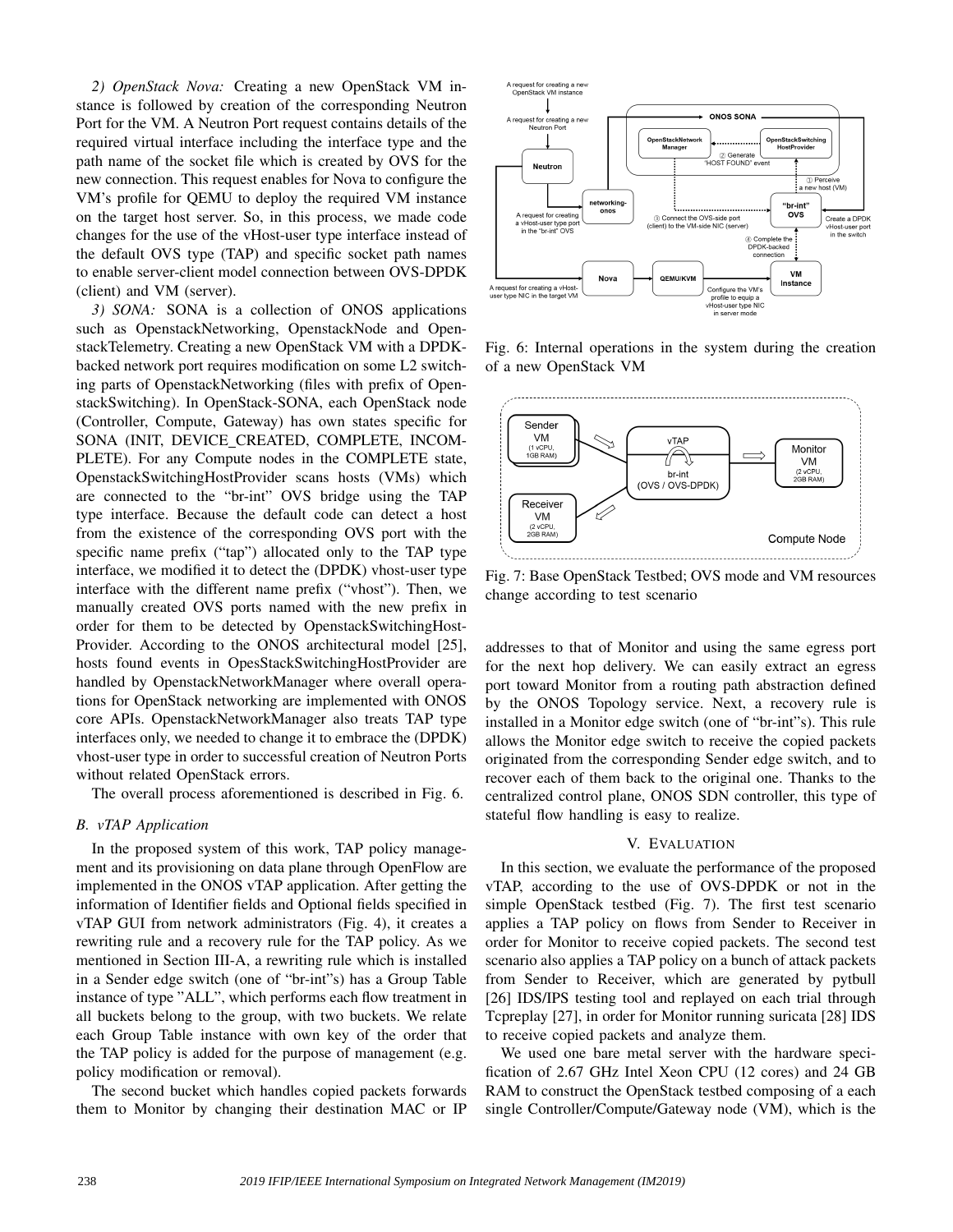minimal requirement for SONA-based multi-node setup. It is note that because each OpenStack node is VM, we applied nested virtualization [29] to allow Compute node to use KVM acceleration in spawning OpenStack VM instances. Summary of platforms and tools we used in the following evaluations is in Table I.

TABLE I: Summary of platforms and tools used

| Name         | Version     | Purpose                                   |  |  |  |
|--------------|-------------|-------------------------------------------|--|--|--|
| OpenStack    | <b>Pike</b> | Base Virtual Infrastructure Manager (VIM) |  |  |  |
| <b>ONOS</b>  | 1.14.0      | SDN controller for OpenStack networking   |  |  |  |
|              |             | in combination with SONA embedded         |  |  |  |
| OpenFlow     | 1.4         | Data and control plane comm. protocol     |  |  |  |
| Open vSwitch | 2.9.2       | Base virtual switch                       |  |  |  |
| <b>DPDK</b>  | 17.11.2     | Packet processing acceleration for OVS    |  |  |  |
| pktgen       | 440         | IPv4 packet generation                    |  |  |  |
|              | (Kernel)    |                                           |  |  |  |
| Iperf        | 2.0.12      | Background traffic generation             |  |  |  |
| pytbull      | 2.1         | Network attack traffic generation         |  |  |  |
| Tepreplay    | 4.2.5       | Replay of packet traces on the testbed    |  |  |  |
| Suricata     | 4.0.5       | Network intrusion detection system        |  |  |  |
|              |             |                                           |  |  |  |

# *A. RX Throughput Measurement on Original and Duplicated Packets*

In this test scenario, we applied the TAP policy that requires the "br-int" OVS switch to copy all Ethernet frames from Sender to Receiver. Then, we generated IPv4 packets in Sender so that the switch sent the original packet flow to Receiver and the duplicated packet flow to Monitor. In our previous work [16], we performed these trials with different packet sizes on both the OVS switch in normal (kernel) mode and the OVS switch in DPDK (user) mode. In the evaluation, OVS-DPDK outperformed normal OVS, by showing 8∼25 times improvement on RX throughput measurement at both Receiver (original pakcet flows) and Monitor (duplicated packet flows) according to the packet size.

Additionally, we performed RX throughput measurement when OVS-DPDK uses a single PMD or two PMDs (Fig. 8). PMD threads are the threads that do the heavy lifting for the DPDK datapath and perform tasks such as continuous polling of input ports for packets, classifying packets once received, and executing actions on the packets once they are classified [30]. So, if there are multiple DPDK-backed ports producing traffic, performance can be improved by creating multiple PMD threads running on separate cores. Allocating one additional PMD thread to OVS-DPDK needs one more CPU core which will be dedicated for those functions.

In this test, we made two Sender VMs transmit each of their packet flows to the single Receiver VM, while the OVS-DPDK switch duplicated them using the corresponding TAP policy in order to send them to the single Montior VM. Then we affected the performance of the OVS-DPDK switch by generating loopback traffic inside the Compute node. This background traffic enabled us to more clearly distinguish the performance gap between a single PMD and double PMDs, since this placed major performance bottleneck on the switch, not the destination VMs. We used pktgen [31] at Sender to



Fig. 8: Measurement on RX throughput with different packet sizes in case of single PMD and two PMDs in OVS-DPDK

generate and send different sizes of IPv4 packets to Receiver and Monitor.

In Fig. 8, we observed that using one additional PMD threads took effect on the performance in the case of relatively large size of packets. In the two PMD case, there was around 16% improvement on RX throughput measurement of 256-byte packets but around 52% and 79% improvement on 1024-byte packets and 1500-byte (Ethernet v2 MTU) packets respectively. Under the same RX rate during each trial, processing smaller packets involves more CPU interrupts which result in more packet drops with drastic CPU saturation. We also observed that Monitor showed better results than Receiver. This is because original packet flows are more aggressively transmitted, resulting in larger packet drops at its destination (Receiver), while copied packet flows have some processing delays in the switch due to the additional duplication. This phenomenon can be resolved not only by allocating more resources to the destinations but also imposing the performance bottleneck on the switch with a proper amount of background (loopback) traffic, which is our future work.

# *B. Suricata NIDS Reports*

In this scenario with the same testbed (Fig. 7), we considered Sender as a malicious attacker, Receiver as a server, and Monitor as an NIDS (Network Intrusion Detection System) which receives copied packets from a switch and analyzes them to report anomalies. We used pytbull to generate a sequence of various attack packets (Brute force, DoS, Shellcode, etc.), and captured them using tcpdump to create a packet trace at Sender. We enlarged the trace with sending loop and bandwidth adjustment features of Tcpreplay in order to overload the OVS-DPDK switch (single PMD thread), Receiver or Monitor VMs. The switch where the TAP policy, "copy all Ethernet frames from Sender to Receiver", was applied by ONOS sent the replayed attack packets to Receiver, and also sent duplications of them to Monitor at the same time. Then Suricata instances, running on both the Receiver and Monitor VMs, generated reports including attack details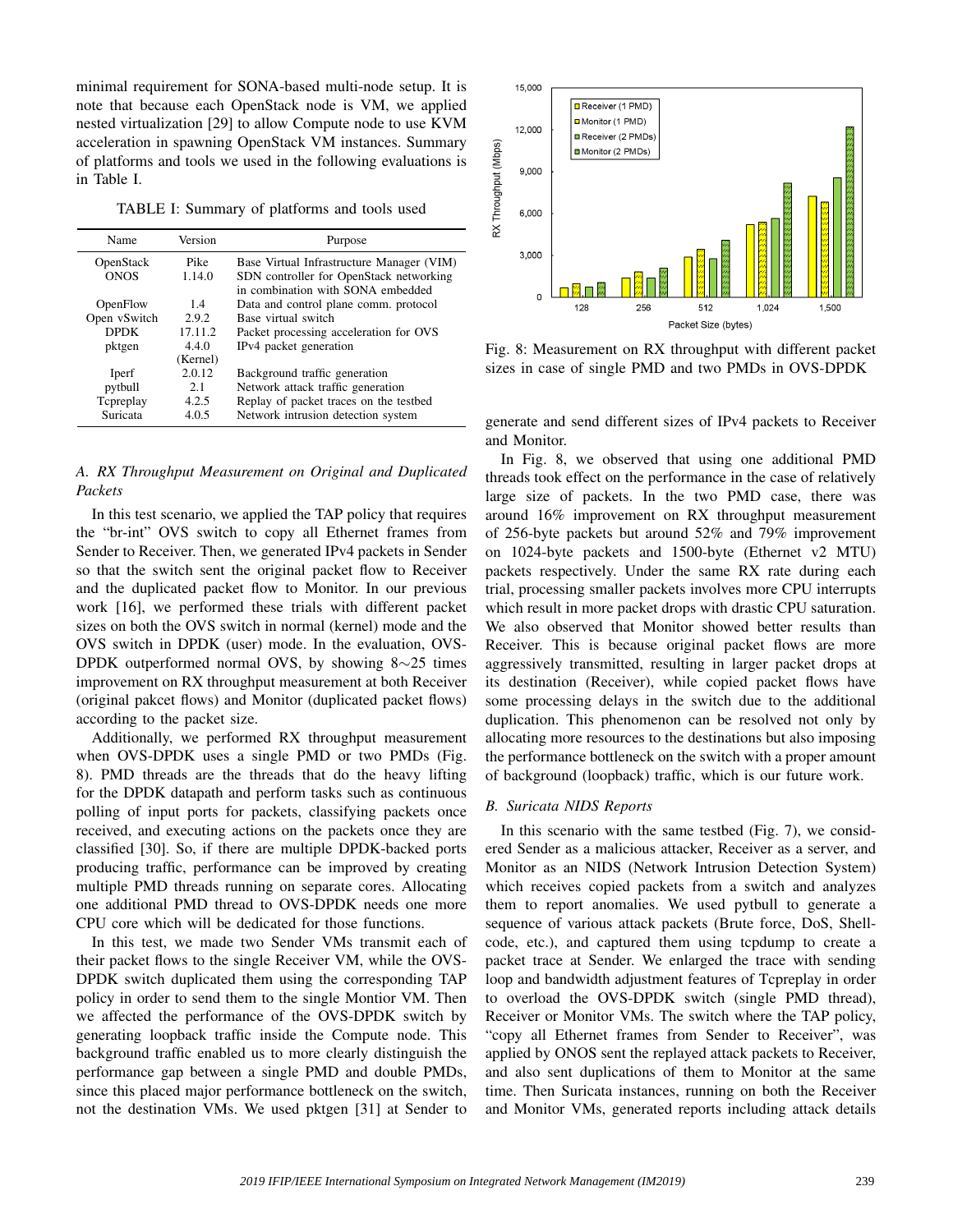and RX statistics such as packet drop rate. Those reports at Receiver can be used as the ground truth at the end of each trial, to compare with Monitor's reports generated by copied packets based on our vTAP implementation.

Figure 9a and Figure 9b show the mean number of alerts and the mean packet drop rate respectively. Each trial with a different transmission rate (by Tcpreplay) was repeated 10 times. Note that Receiver and Monitor VMs were with two vCPUs for performance improvement from multi-threaded Suricata, but Sender was with only one vCPU because Tcpreplay is single-treaded so cannot benefit from multi-processors. All the vCPUs were pinned to dedicated physical cores on the host machine.

Figure 9 shows Suricata reports on the mean number of alerts and the mean packet drop rate at different transmission rates. Tcpreplay can replay packet transmission at a highest speed the target testbed can afford which was around 210 Mbps in our case. We can observe few things that lower transmission rates involve lower packet drop rates with more numbers of alerts obviously, and that significant reduces in the number of alerts start at the 100 Mbps rate with around 5% of packet drop rate. We also noted that Monitor Suricata generated more alerts with lower drop rates in the 100, 150 and 200 Mbps cases. This is because original packet flows are more aggressively transmitted, resulting in larger packet drops at its destination (Receiver), while copied packet flows have some processing delays in the switch due to the additional duplication.

However, we cannot assert that larger drop rates linearly reduce the number of alerts, because drops of certain packets that account for small amount and determine attack alerts could not be reproducible on each trial due to time-dynamics of the testbed (cache, packet sequence, etc.). Note that packet drops would be slightly reduced from the use of more RAMs on VM sides, but not from the use of multiple PMD threads on the OVS-DPDK switch side because now the performance bottleneck is single thread implementation of Tcpreplay.

## VI. CONCLUSION

In this work, we have presented the design and implementation details of vTAP applicable to SDN-based OpenStack networking. Particularly, several open (source) projects such as ONOS, SONA, Open vSwitch and DPDK, and OpenFlow protocol are integrated with OpenStack to enable the proposed vTAP system to provide users with the centralized TAP policy management and improve performance in monitoring inter-VM traffic at a packet level.

The major component of the vTAP control plane is the SDN controller (ONOS) application that enables users to define a TAP policy consisting of identifier (source, destination and monitor VMs) and optional specifications of various header match fields to filter out interested traffic flows. Then the TAP definition is transformed into OpenFlow flow rules being installed in edge switches (mainly virtual switches) of an OpenStack environment, in order to reflect required data plane functions such as forwarding and reproducing of packets.



(a) Measurements on the mean number of alerts with different transmission rates



(b) Measurements on the mean packet drop rate with different transmission rates

Fig. 9: Suricata NIDS Reports on Attack Packet Traces

In Section V, we performed RX throughput measurement on original and duplicated packet flows when we use OVS-DPDK as a virtual switch. Using two PMD threads with the cost of one additional CPU core results in around 80% improvement in RX throughput of the duplicated packet flow. We also tested applicability of our vTAP in providing packets to be analyzed by an IDS such as Suricata.

As future work, we plan to evaluate the scalability of our vTAP in more realistic OpenStack environment with a large amount and various types of traffic. It includes mounting abundant physical resources, and finding use cases of our vTAP such as fast packet monitoring for NFV orchestration or intelligent packet collection (sampling) according to a state of a network.

#### ACKNOWLEDGMENT

This work was supported by the ICT R&D program of MSIT/IITP. [2018-0-00749, Development of virtual network management technology based on artificial intelligence]